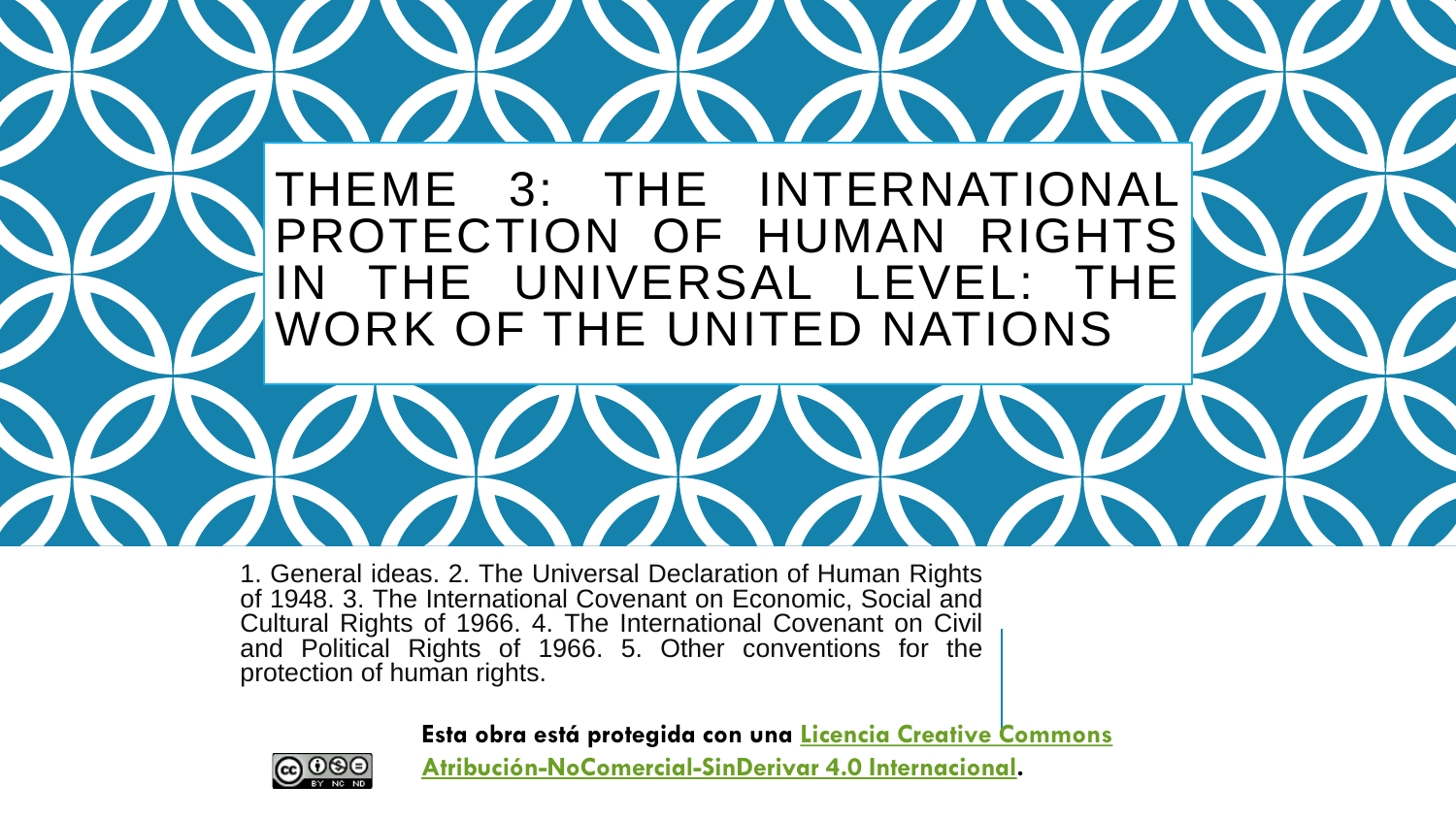# 1. GENERAL IDEAS

• UN work: universalization of human rights through codification, GA resolutions, institutions and extra-conventional mechanisms.

- ❖ Obligation of organization to promote respect.
- ❖ Acceptance of States' obligation to cooperate.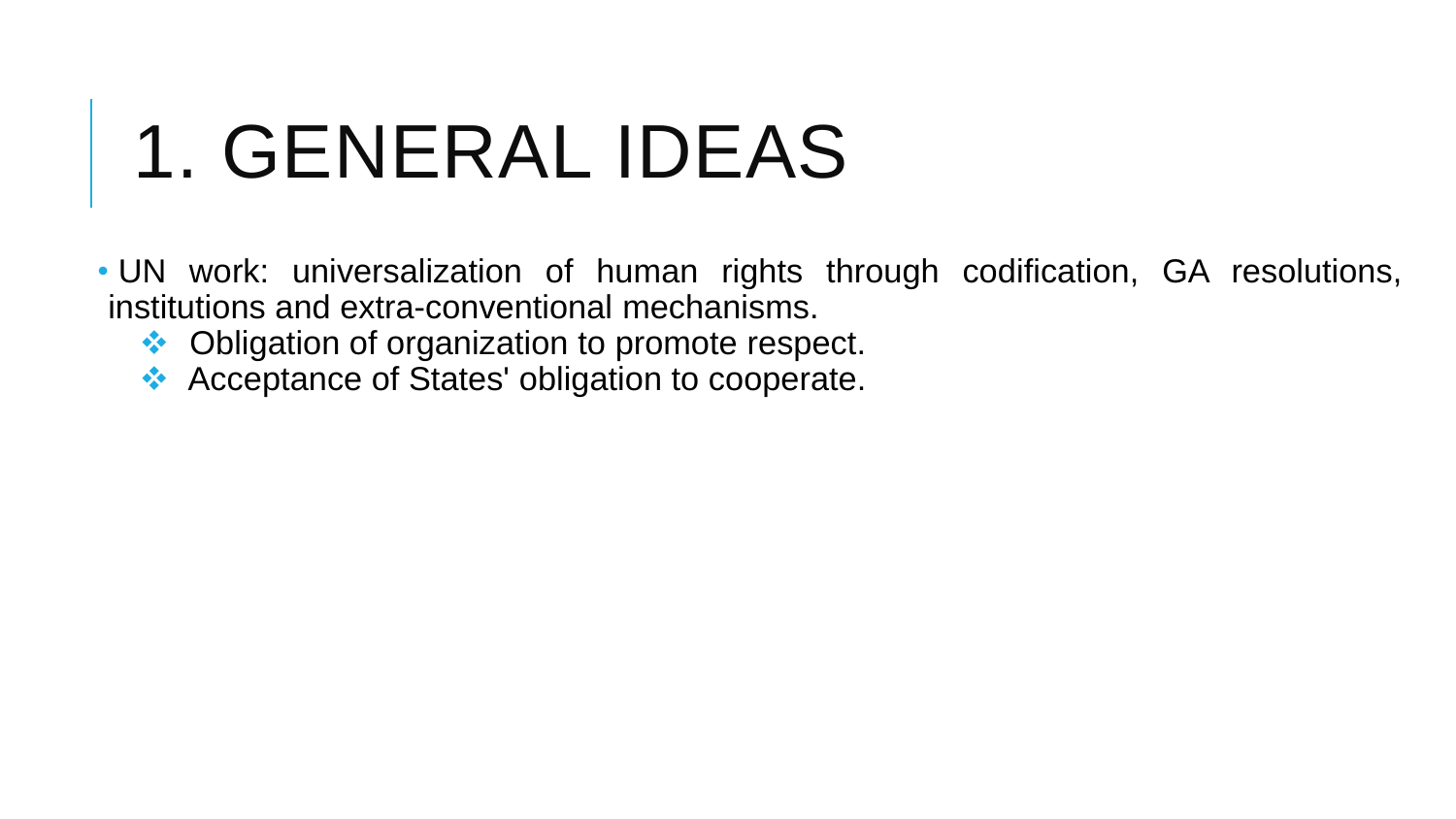## 2. THE UNIVERSAL DECLARATION OF HUMAN RIGHTS OF 1948

- First step to remedy deficiencies UN Charter ECOSOC Creation of the HR Commission (1946) through [Resolution](https://ap.ohchr.org/documents/dpage_e.aspx?si=a/hrc/res/5/1) 5 (I).
	- **❖ Order: Elaboration of...** 
		- **□** An international declaration of human rights;
		- International declarations or conventions on civic freedoms, the status of women, freedom of information and other similar issues;
		- □ Protection of minorities;
		- ❑ The prevention of discrimination on grounds of race, sex, language or religion.
- ◆ 9 members (since [Resolución](https://www.un.org/en/ga/search/view_doc.asp?symbol=E/RES/9(II)) 9 (II) de 21 junio 1946: 18).
- Clear lack of willingness of States to make legal commitments: single text (Declaration) 10 December 1948 GA [Resolution](https://undocs.org/en/A/RES/217(III)) 217 A(III) Universal Declaration of Human Rights.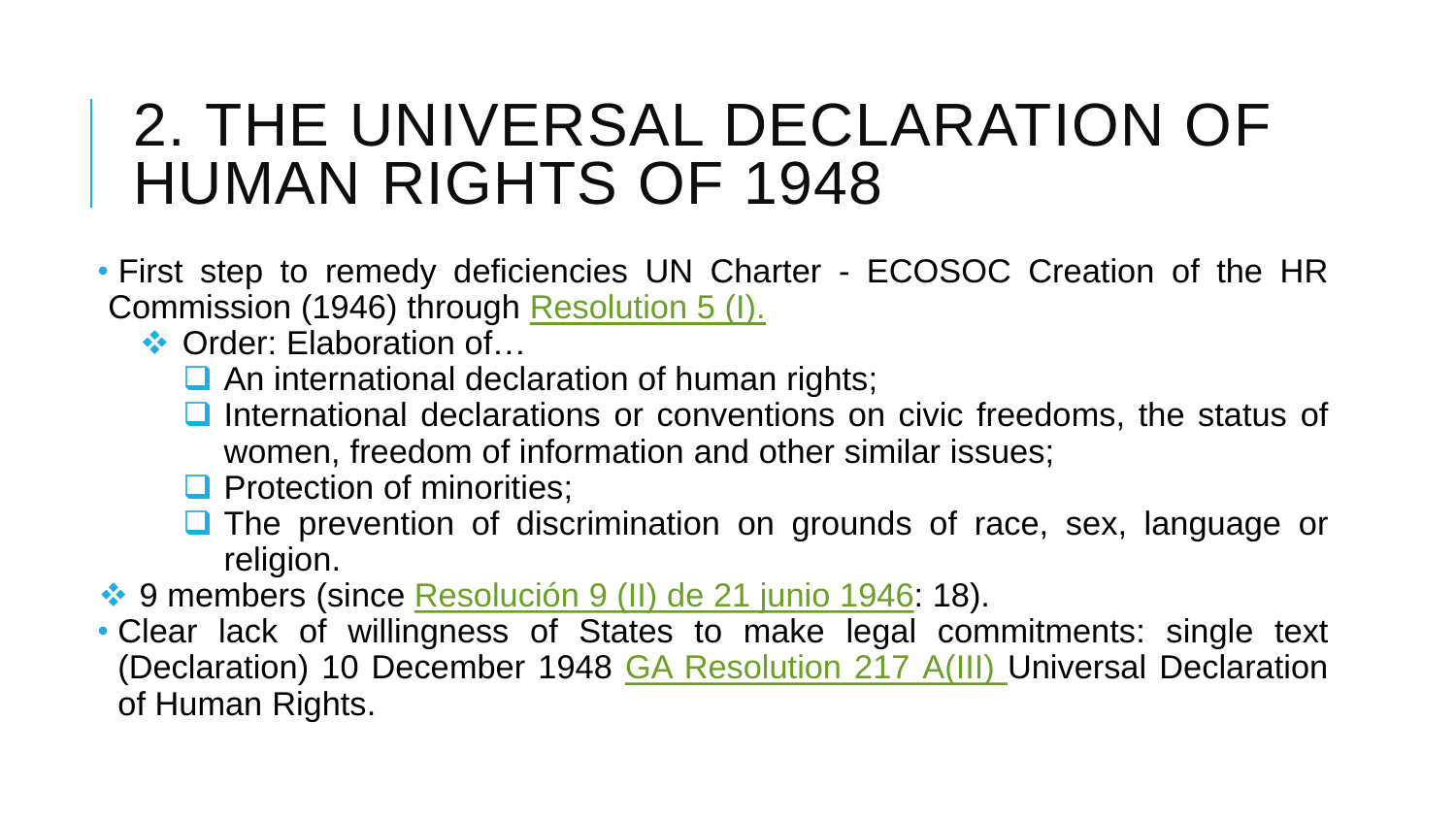- Content of the declaration:
	- ❖ Civil and political rights-Economic, social and cultural rights (indivisibility and interdependence of human rights).
		- Civil rights: to every person, every individual, every human being, without distinction.
		- ❑ Social and cultural rights: to every person.
	- **❖ Always limited by:** 
		- ❑ law,
		- $\Box$  respect for the rights of others,
		- □ moral requirements,
		- ❑ public order and welfare in a democratic society.
	- ❖ And in accordance with the purposes and principles UN.
- •Legal value: Common conception of the fundamental rights and freedoms of man and ideal common to all peoples and nations.
	- ❖ Formal point of view: GA Resolution is not legally binding.
	- ❖ Currently: change in legal nature and is considered part of the General or customary ID**, ius cogens**.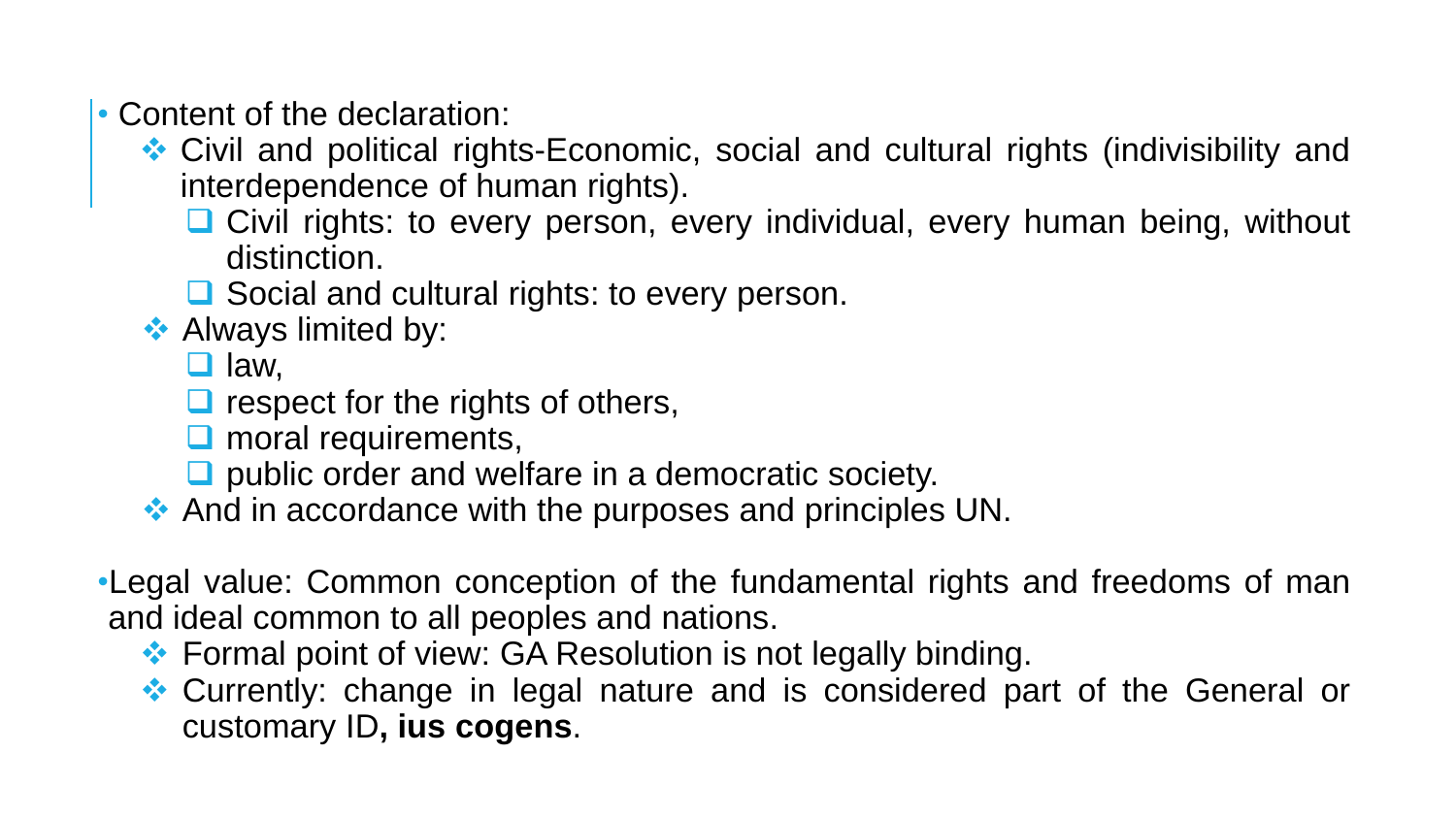## 3. THE INTERNATIONAL COVENANTS ON HUMAN RIGHTS OF 1966.

- 1948: Single text of Declaration compliance and so ordered by GA. Difficulties:
	- **❖ Accuracy of rights**
	- ❖ Single system of control of the fulfillment of the obligations of the States.
- 1951: ECOSOC redrafted GA guidance and elaborated two treaty texts of 16 December 1966, GA [Resolution](http://www.un-documents.net/a21r2200.htm) 2200 A(XXI):
	- ❖ [International](https://www.ohchr.org/EN/ProfessionalInterest/Pages/CESCR.aspx) Covenant on Economic, Social and Cultural Rights.
	- ❖ [International](https://www.ohchr.org/EN/ProfessionalInterest/Pages/CCPR.aspx) Covenant on Civil and Political Rights + [Optional](https://www.ohchr.org/EN/ProfessionalInterest/Pages/OPCCPR1.aspx) Protocol.
- Subsequently:
	- ❖ Optional Protocol to the International Covenant on Economic, Social and Cultural Rights of [10/12/2008.](https://www.ohchr.org/EN/ProfessionalInterest/Pages/OPCESCR.aspx)
	- ❖ Second Optional Protocol to the [International](https://www.ohchr.org/EN/ProfessionalInterest/Pages/2ndOPCCPR.aspx) Covenant on Civil and Political Rights of 15/12/1989 (abolition of the death penalty).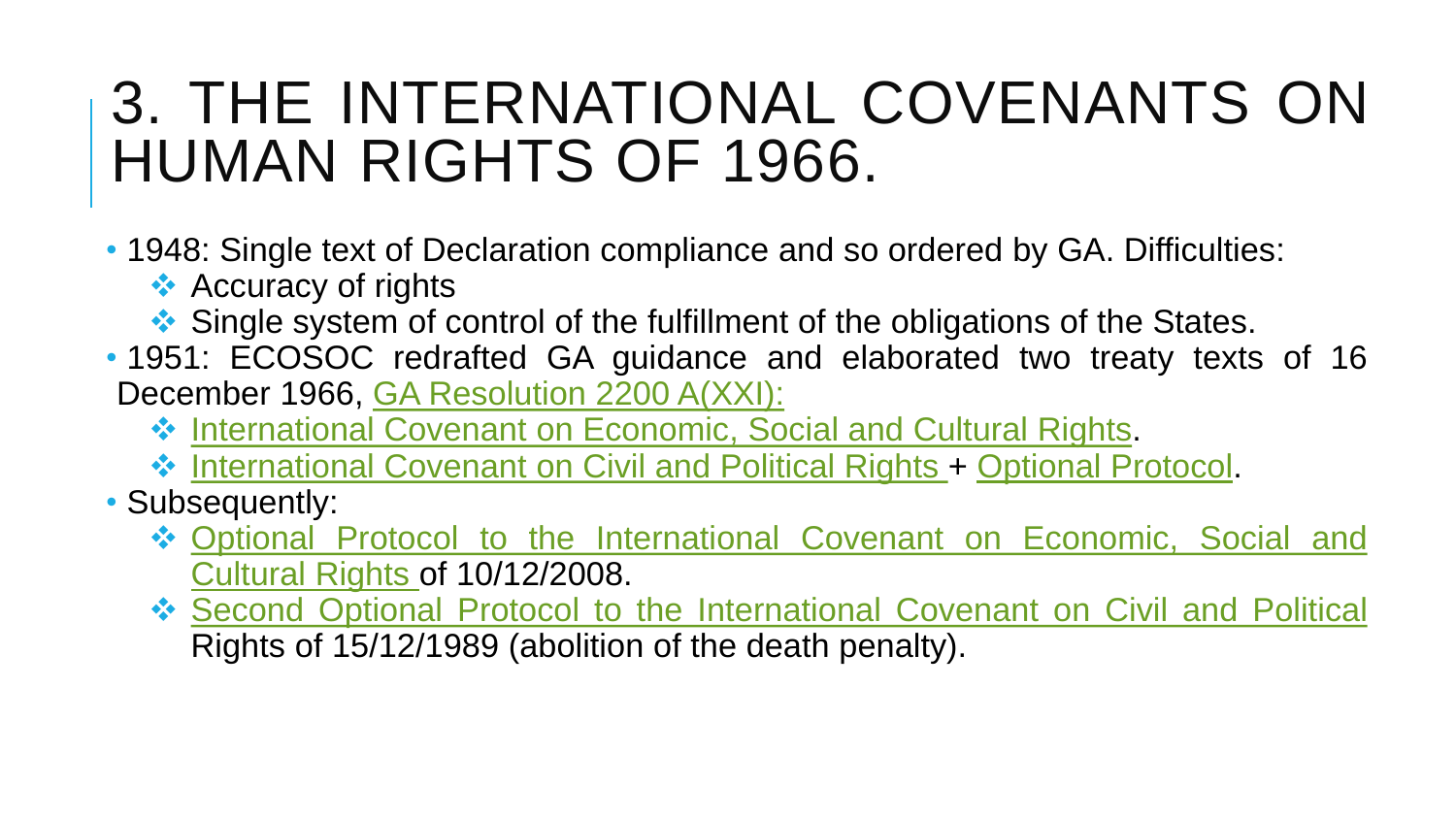#### 3.1. The [International](https://www.ohchr.org/EN/ProfessionalInterest/Pages/CESCR.aspx) Covenant on Economic, Social and Cultural Rights (ICESCR)

- It does not appear to confer rights directly, but is made dependent on the fulfillment of certain positive obligations on the part of States.
- It does not establish an article on territorial scope of application, but extends to any territory under the sovereignty of the State party.
- Undertakings State parties:
	- ❖ Part II- Art. 2 and 3: General obligations which, according to the Committee on ESC rights (monitoring body), include both obligations of conduct and of result.
		- ❑ Obligation to take measures: all appropriate means and in the shortest possible time.
		- **□** Guarantee rights without discrimination.
	- ❖ Enunciated rights: Part III of the Covenant:
		- ❑ Right to work
		- Right of everyone to the enjoyment of just and favourable conditions of work (remuneration; Safe and healthy working conditions; equal opportunity; rest).
		- **□** Trade union rights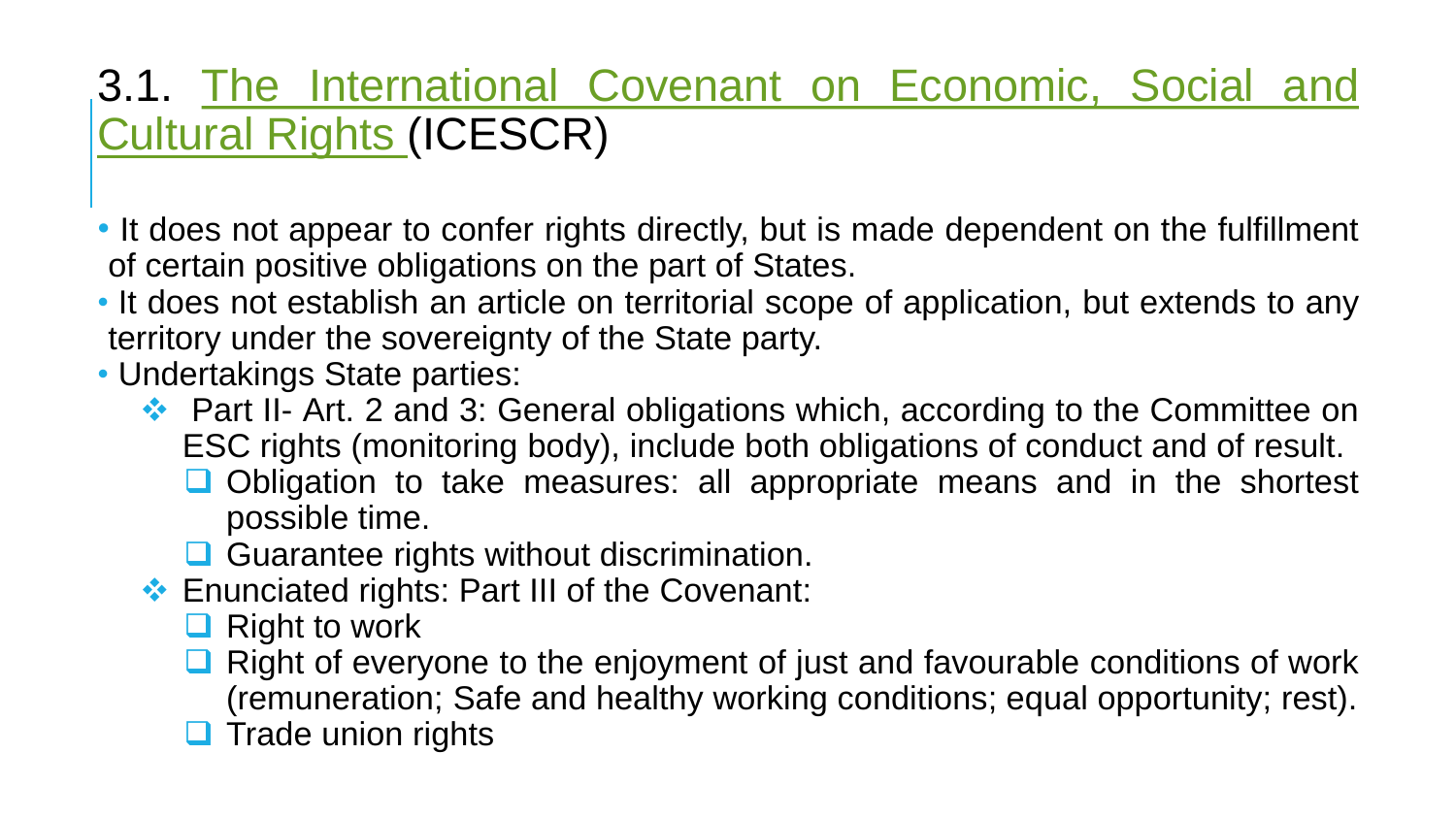■ right to strike.

- Social security.
- Protection and assistance to the family.
- ❑ Right to an adequate standard of living.
- Right to the enjoyment of the highest attainable standard of health.
- **□** Right to education.
- Right to participate in cultural life and to enjoy the benefits of scientific progress.
- ❖ Limitations of rights: specific limits and limits art. 4 and 5.
- ❖ Mechanism for monitoring compliance with obligations by States Parties: Part IV of the Covenant.
	- Reports on measures and progress: every 5 years, to the SG who will transmit them to ECOSOC (review) and interested specialized agencies. ECOSOC---to the HR Commission (study and recommendation).ECOSOC-- reports with general recommendations and summary of the States to the GA.
	- ❑ Committee on ESC rights [\(Resolution](https://drive.google.com/file/d/1LhEGlPMUIfZ_GjcUB_Nn-QbsEzSXEytP/view?usp=sharing) ECOSOC 1985/17) composed of independent experts elected by ECOSOC from among State candidates. It specifies monitoring obligations and issues observations and recommendations.
	- ❑ Since 1993: written and oral reports NGO consultative status.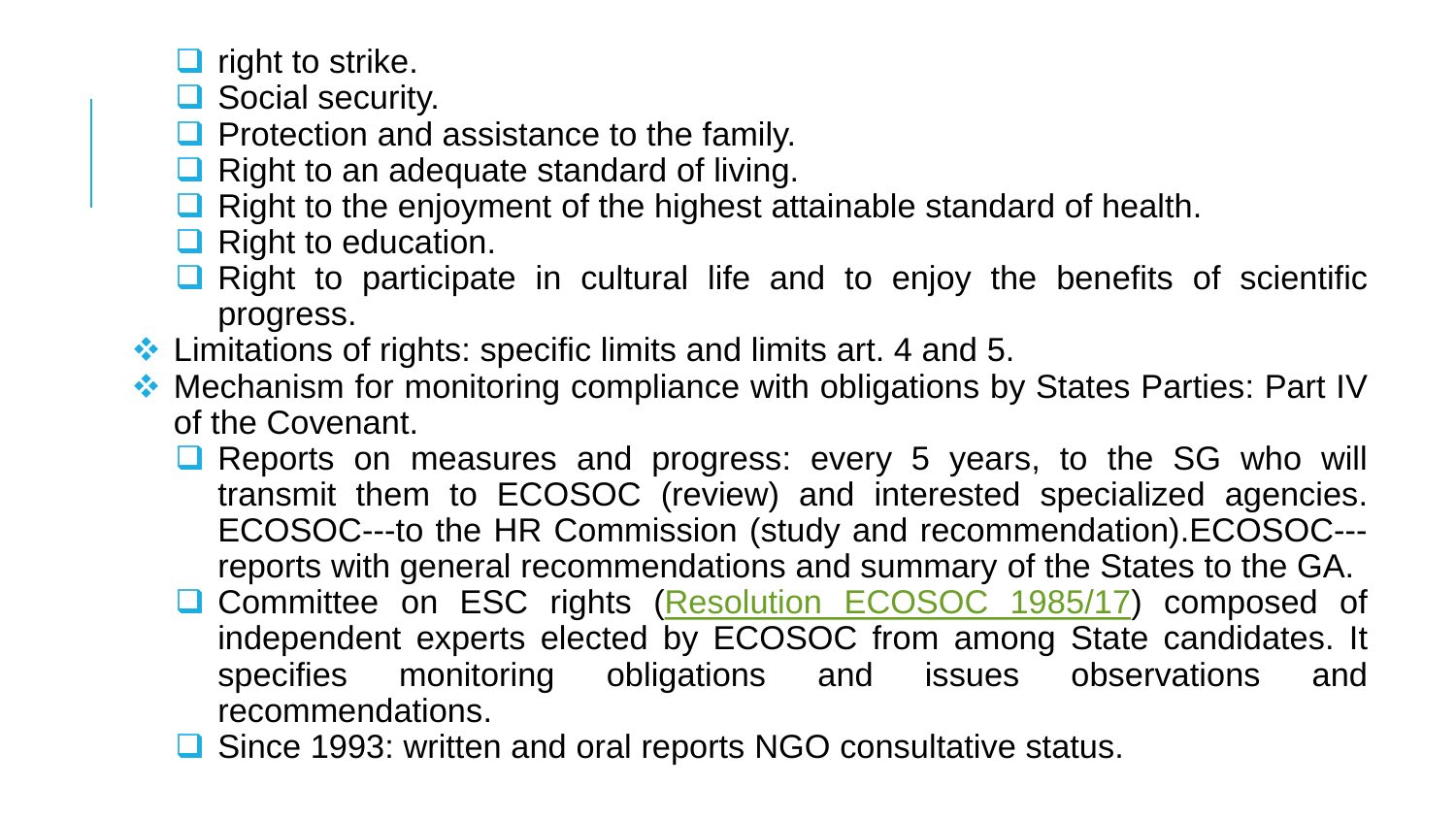- [Optional](https://www.ohchr.org/EN/ProfessionalInterest/Pages/OPCESCR.aspx) Protocol: Modalities of action before the Committee for violations of the Covenant:
	- ❖ Communications individuals or groups: Good offices and Views and recommendations (6m for written State response).
	- ❖ Communications States: Recognition of the competence of the Committee. Good offices and report.
	- ❖ Information on grave or systematic violations: Inquiry procedure.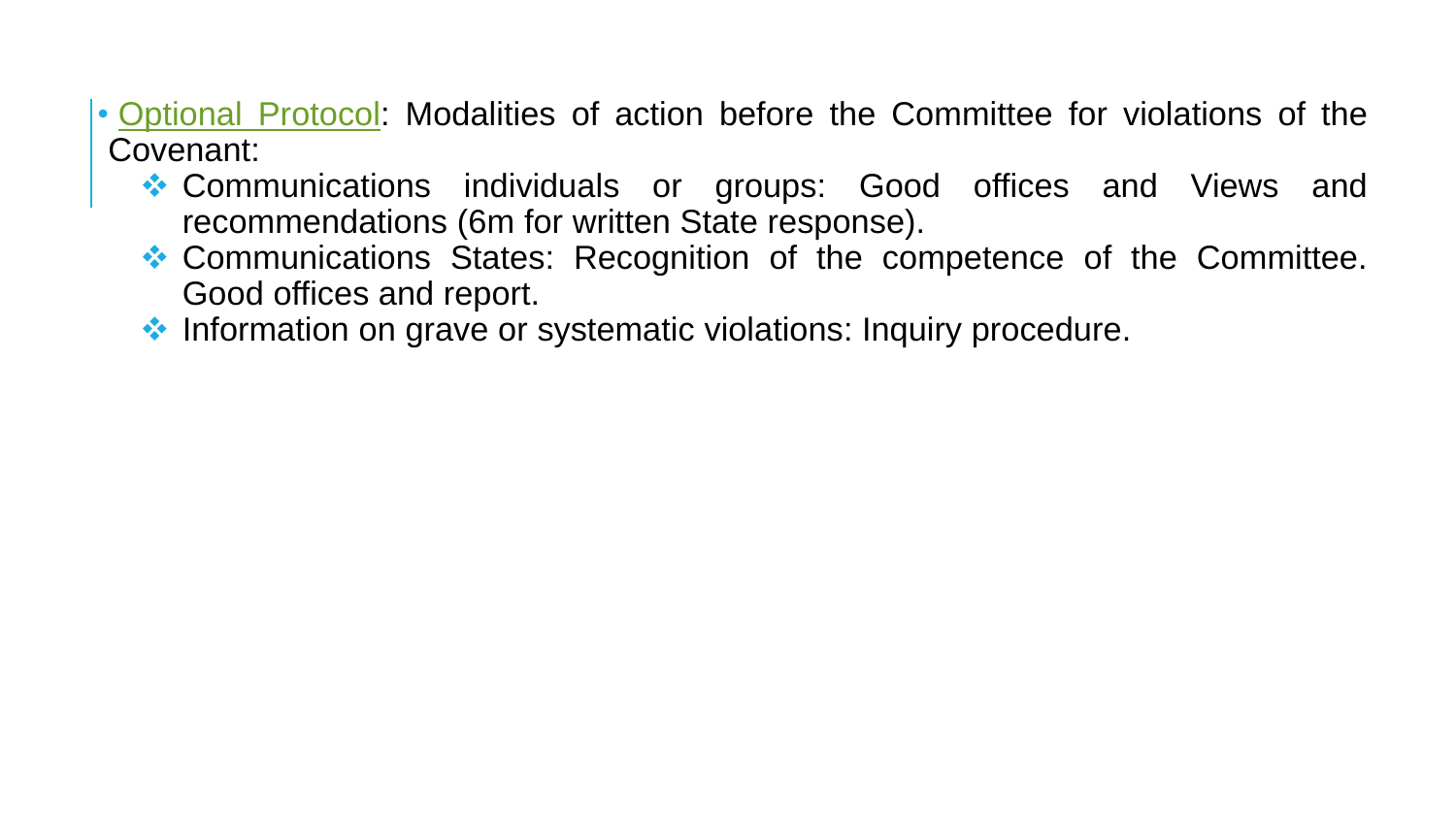### 3.2. The [International](https://www.ohchr.org/EN/ProfessionalInterest/Pages/CCPR.aspx) Covenant on Civil and Political Rights (ICCPR).

• Scope of application: all individuals under jurisdiction or in its territory (application to situations of effective control by the Armed Forces –war occupation- and obligation to protect against irreparable damage).

• Commitments States parties: Part II art. 2 and 3

- ❖ General obligations towards the individual holder, which according to the HR Committee (supervisory body) are actually *erga omnes* obligations.
	- ❑ Obligation to adopt measures: immediate
	- ❑ Binding on all branches of government.
	- Positive and negative obligations.
- ❖ Mechanism for access to jurisdiction and redress for damages.
- ❖ Possibility of suspension of rights in exceptional cases:
	- Danger life of the nation.
	- ❑ Officially proclaimed by the State.
	- □ Limited by situation.
	- ❑ Rules of procedure: information States (SG) and communication about process.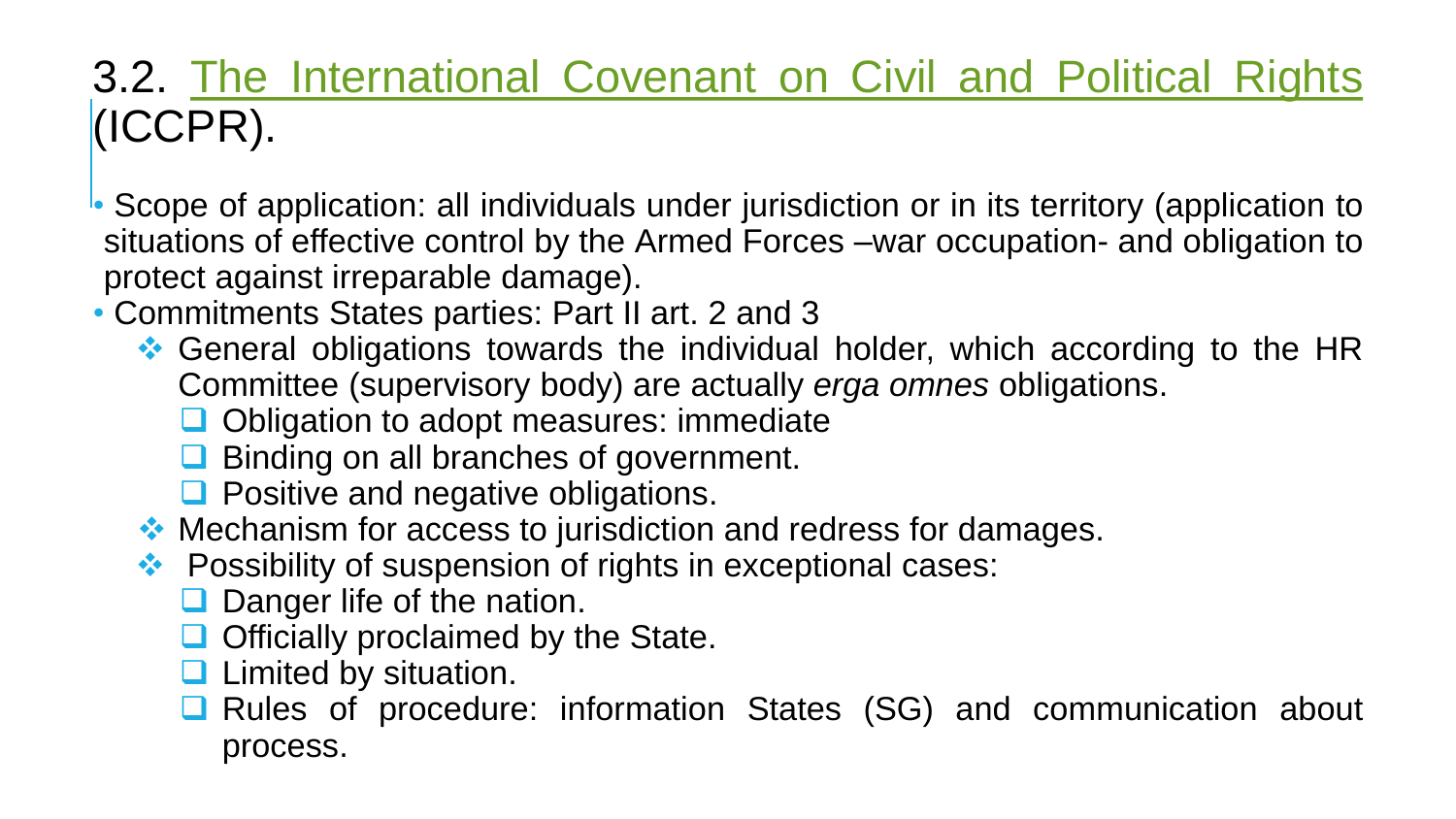- ❖ Rights enunciated: Part III of the Covenant.
	- ❑ Right to life and abolition of the death penalty (Op. Prot. II).
	- Prohibition of torture or other inhuman and degrading treatment.
	- ❑ Prohibition of slavery and servitude.
	- **□** Right to liberty and security of person.
	- ❑ Humane treatment of persons deprived of liberty.
	- Prohibition of imprisonment for debt.
	- **□ Freedom of movement.**
	- **□** Expulsion of aliens.
	- Administration of justice.
	- □ Legality in criminal matters.
	- Recognition of legal personality.
	- ❑ Right to privacy.
	- ❑ Freedom of thought, conscience and religion.
	- **□** Freedom of opinion.
	- Right to peaceful assembly.
	- ❑ Freedom of association.
	- Protection of the family.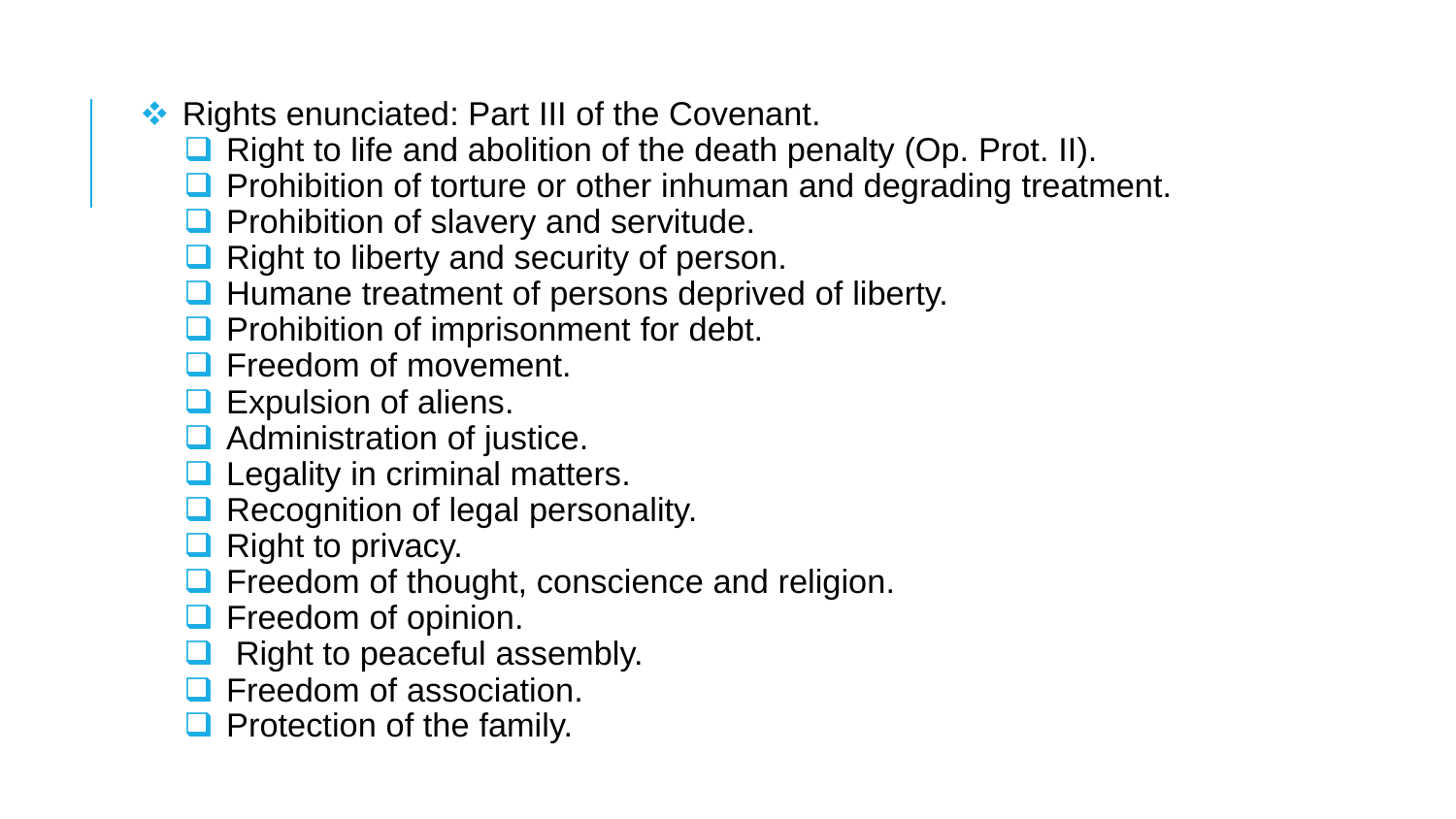❑ Children's rights.

- Participation in public affairs and the right to vote.
- ❑ Equality before the law.
- Rights of minorities.
- Mechanism for monitoring compliance with obligations by States Parties: Part IV of the Covenant
	- ❖ HR Committee (18 members).
	- ❖ Mandatory mechanism: reports.
	- **❖ Submission of communications by States.**
	- ❖ Submission of communications by individuals.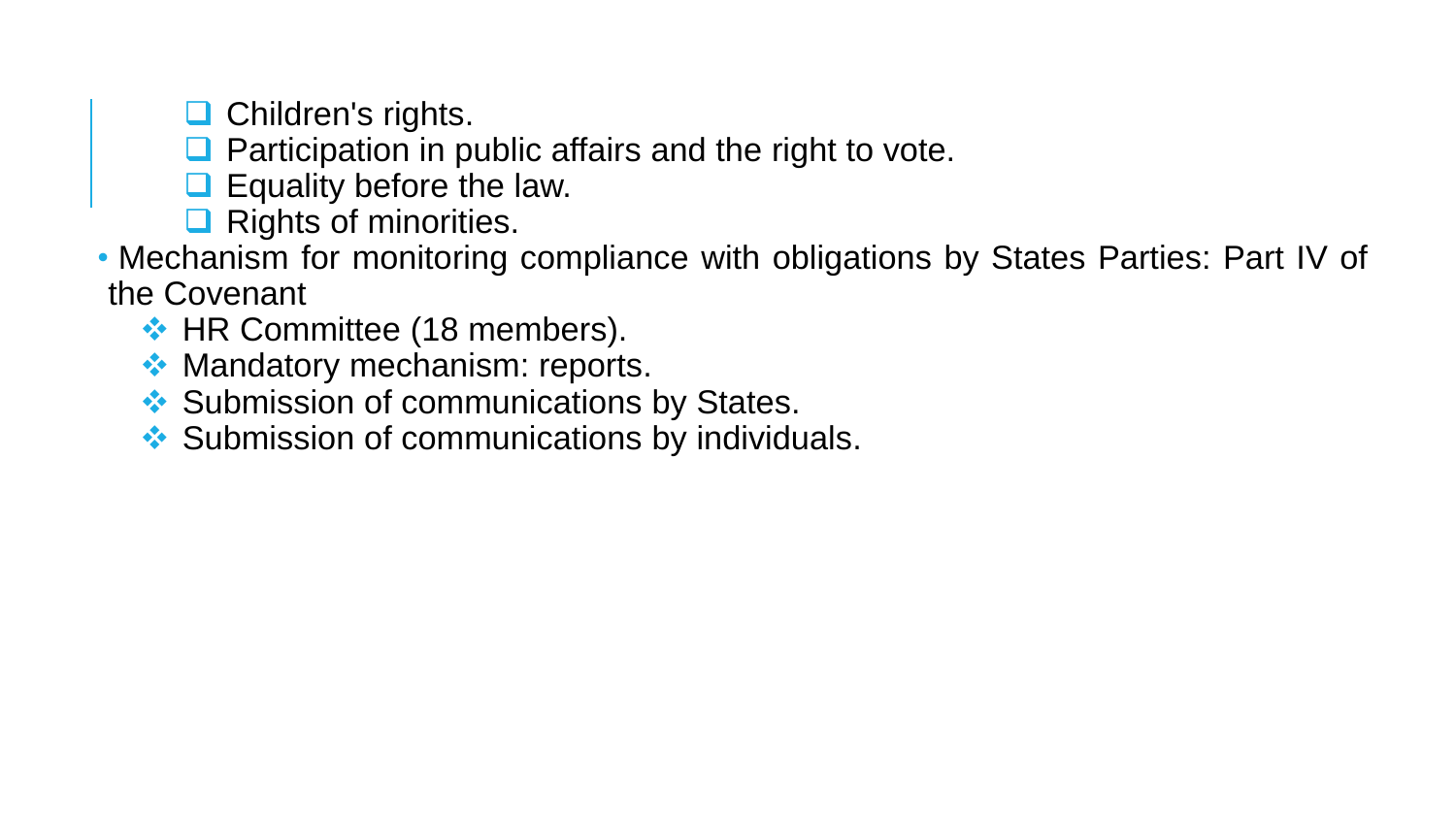## 5. THE CORE HR INSTRUMENTS AND THEIR MONITORING BODIES

• There are 9 core international human rights instruments. Each of these instruments has established a committee of experts to monitor implementation of the treaty provisions by its States parties. Some of the treaties are supplemented by optional protocols dealing with specific concerns:

- ❖ International Convention on the Elimination of All Forms of Racial [Discrimination,](https://www.ohchr.org/EN/ProfessionalInterest/Pages/CERD.aspx) adopted and opened for signature and ratification by General Assembly resolution 2106 A (XX) of 21 December 1965.
- ❖ Convention on the Elimination of All Forms of [Discrimination](https://www.ohchr.org/EN/ProfessionalInterest/Pages/CEDAW.aspx) against Women, adopted and opened for signature and ratification or accession by General Assembly resolution 34/180 of 18 December 1979.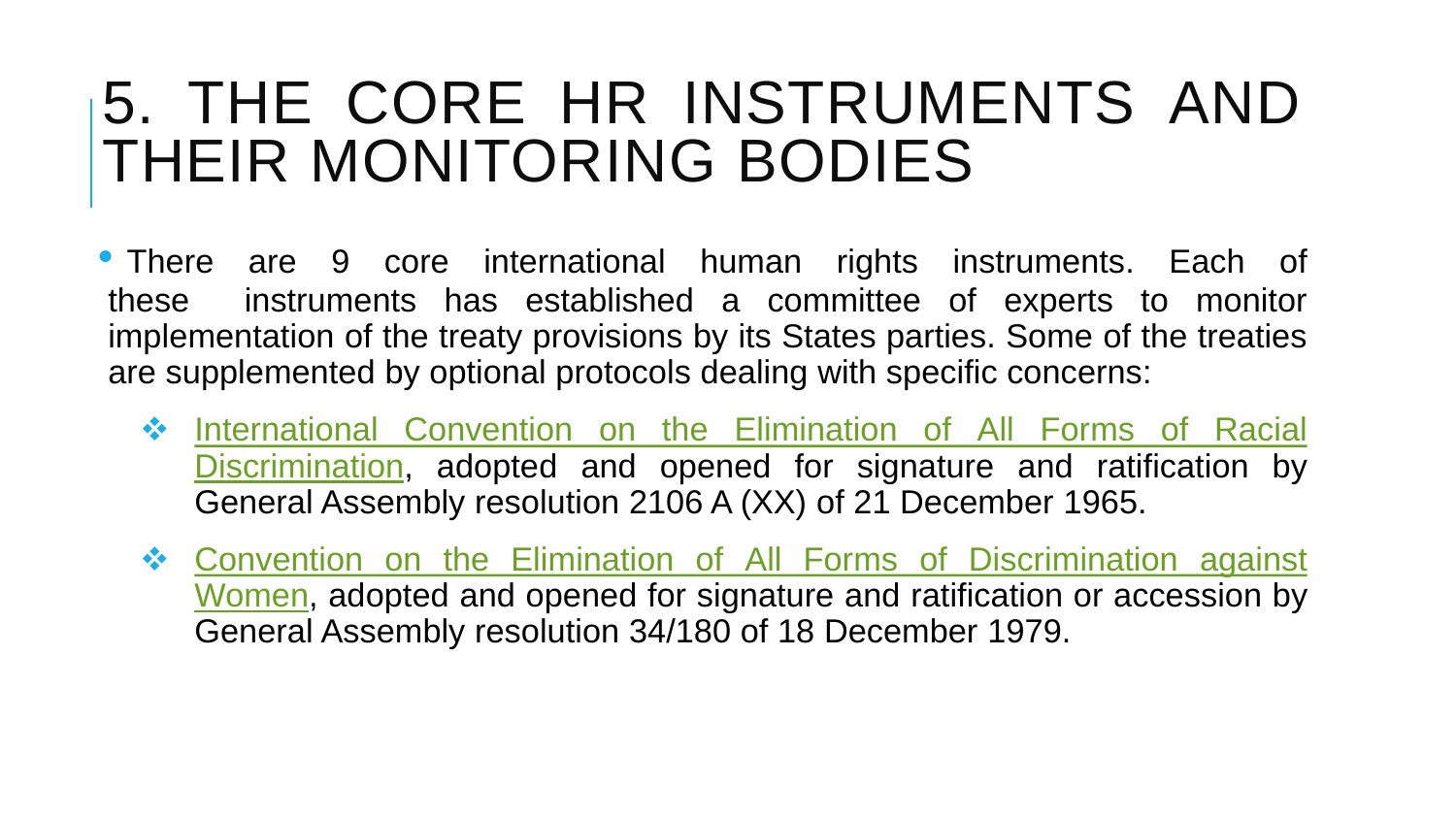- ❖ Convention against Torture and Other Cruel, Inhuman or Degrading Treatment or [Punishment,](https://www.ohchr.org/EN/ProfessionalInterest/Pages/CAT.aspx) adopted and opened for signature, ratification and accession by General Assembly resolution 39/46 of 10 December 1984.
- ❖ [Convention](https://www.ohchr.org/EN/ProfessionalInterest/Pages/CRC.aspx) on the Rights of the Child, adopted and opened for signature and ratification by General Assembly resolution 44/25 of 20 November 1989.
- ❖ [International](https://www.ohchr.org/EN/ProfessionalInterest/Pages/CMW.aspx) Convention on the Protection of the Rights of All Migrant Workers and Members of Their Families, adopted by General Assembly resolution 45/158 of 18 December 1990.
- ❖ International Convention for the Protection of All Persons from Enforced [Disappearance,](https://www.ohchr.org/EN/HRBodies/CED/Pages/ConventionCED.aspx) done at New York on December 20, 2006.
- ❖ [Convention](https://www.ohchr.org/EN/HRBodies/CRPD/Pages/ConventionRightsPersonsWithDisabilities.aspx) on the Rights of Persons with Disabilities, 13 December 2006.
- ❖ Slavery [Convention,](https://www.ohchr.org/en/professionalinterest/pages/slaveryconvention.aspx) September 25, 1926.
- ❖ Other International instruments: Geneva Conventions, Genocide Convention…